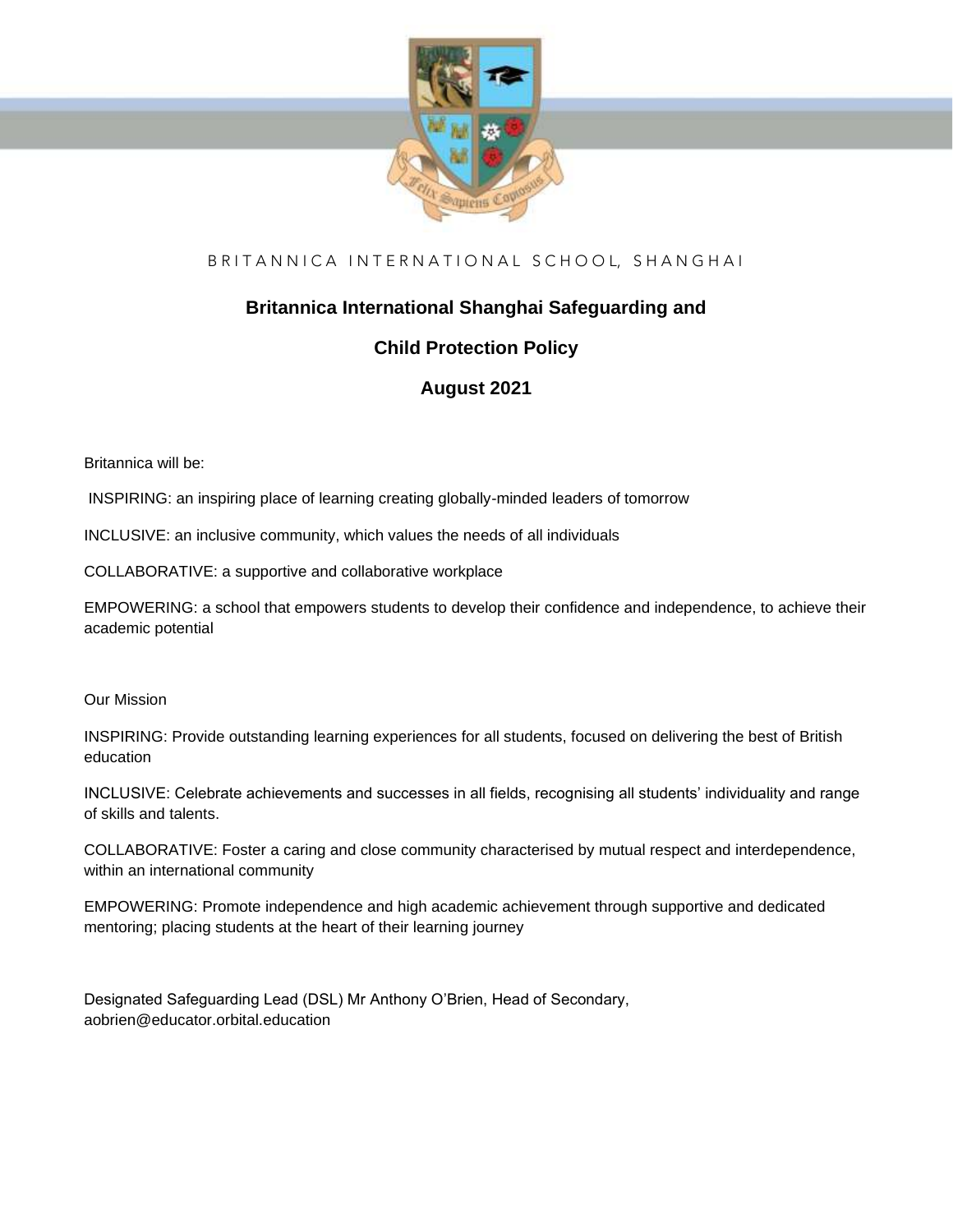Deputy Designated Safeguarding Lead (DSL) Ms. Katherine Mustoe, Vice Principal, kmustoe@educator.orbital.education

## **The Definition of Safeguarding – Children and Young People**

The school is committed to the values inherent in the UN Convention on the Rights of the Child (UNCRC)\* (1990). At Britannica International Shanghai, we are committed to safeguarding children and young people, and we expect everyone who works in our school to share this commitment. Adults in our school take all welfare concerns seriously and encourage children and young people to talk to us about anything that worries them. We will always act in the best interest of the child.

Our children have the right to protection from harm, harassment, or abuse, regardless of their age, gender, ability, race, or social background. They have a right to be always safe, both in school and in their lives outside school.

In relation to children and young people, Britannica International adopts the definition used in the Children Act 20041 and the UK Department for Education (DfE) guidance document: Working Together to Safeguard Children 2018, which define safeguarding and promoting children and young people's welfare as:

- protecting children from maltreatment
- preventing impairment of children's health or development

• ensuring that children are growing up in circumstances consistent with the provision of safe and effective care and taking action to enable all children to have the best outcomes.

• The above UK statutory guidance defines child protection as part of safeguarding and promoting welfare. Child protection is the activity undertaken to protect specific children who are suffering, or are likely to suffer, significant harm.

Safeguarding children and child protection guidance and legislation applies to all children up to the age of 18.

Reference to Keeping Children Safe in Education (KCSIE 2021) 2020 and 2021 revisions – This guidance remains in force throughout the response to Covid-19. KSCIE comes into effect from 01st September 2021.

#### **The School's Responsibility for Child Protection**

All adults working at Britannica International should be aware of their responsibility to safeguard and promote the welfare of every student, both physical and emotional, inside, and outside school. This involves ensuring that students are protected from significant physical, sexual and/or emotional harm and that there is a positive commitment to ensure the satisfactory development and growth of the individual. Everyone working at Britannica International should be fully committed to every aspect of the school's Safeguarding Policy. All employees are required to report to the Designated Safeguarding Lead (DSL) if they suspect child abuse or neglect. All staff must know how to recognise possible abuse and should be familiar with the process of recording information in school and referral through the correct channels.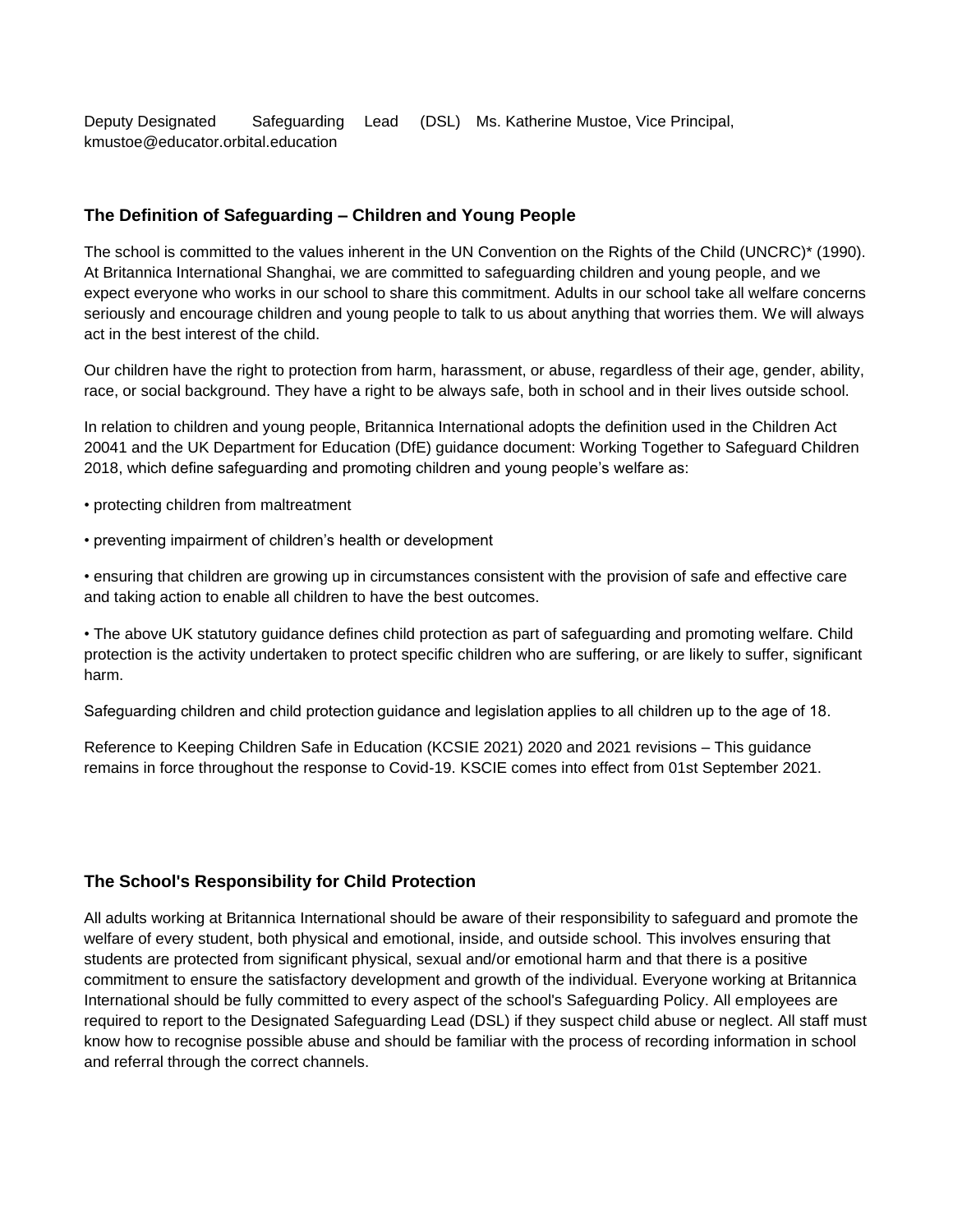All staff at Britannica International are required to complete an approved online training course and regular refresher training in Child Protection. Upon successful completion of the course, a copy of the certificate must be placed in the staff member's HR file. In accordance with the Safer Recruitment Policy version 6, all staff are required to provide a relevant Police Certificate/ enhanced DBS/ ICPC certificate when seeking employment or contract extension with the School.

#### **This policy aims to:**

• Provide clear direction to staff and others about expected codes of behaviour in dealing with Child Protection and Safeguarding issues.

• Provide clear direction to staff and others about how to respond if concerned about a child or the behavior of an adult.

• Ensure that Child Protection concerns, and referrals are handled sensitively, professionally and in ways that support the needs of the child

• Make clear our commitment to the development of good practice and sound procedure

Please refer to the resources available as part of your Online Child Protection course for more information and advice on signs of child abuse.

### **Recognising Child Abuse**

Child abuse is a form of maltreatment of a child. Somebody may abuse or neglect a child by inflicting harm, or by failing to act to prevent harm. There are four main types of child abuse. Child abuse can be physical, sexual, or emotional. It can also take the form of neglectful behaviour towards a child.

# **Physical Abuse**

This can range from over-chastisement, slapping with the hand, a belt, a stick, or other object, to shaking, punching, or throwing a child across the room. It can lead directly to neurological damage, physical injuries, disability or – at the extreme – death. Harm may be caused by the abuse itself and by abuse taking place in a wider family or institutional context of conflict and aggression. It also includes a parent/carer fabricating symptoms of or inducing illness in a child. Some physical abuse is reactive, and some may be clearly premeditated with an intent to cause harm.

# **Sexual Abuse**

Is the involvement of a child or adolescent in sexual activities that s/he does not understand, cannot give consent to and which are not acceptable by our society. This includes inappropriate touching, taking of obscene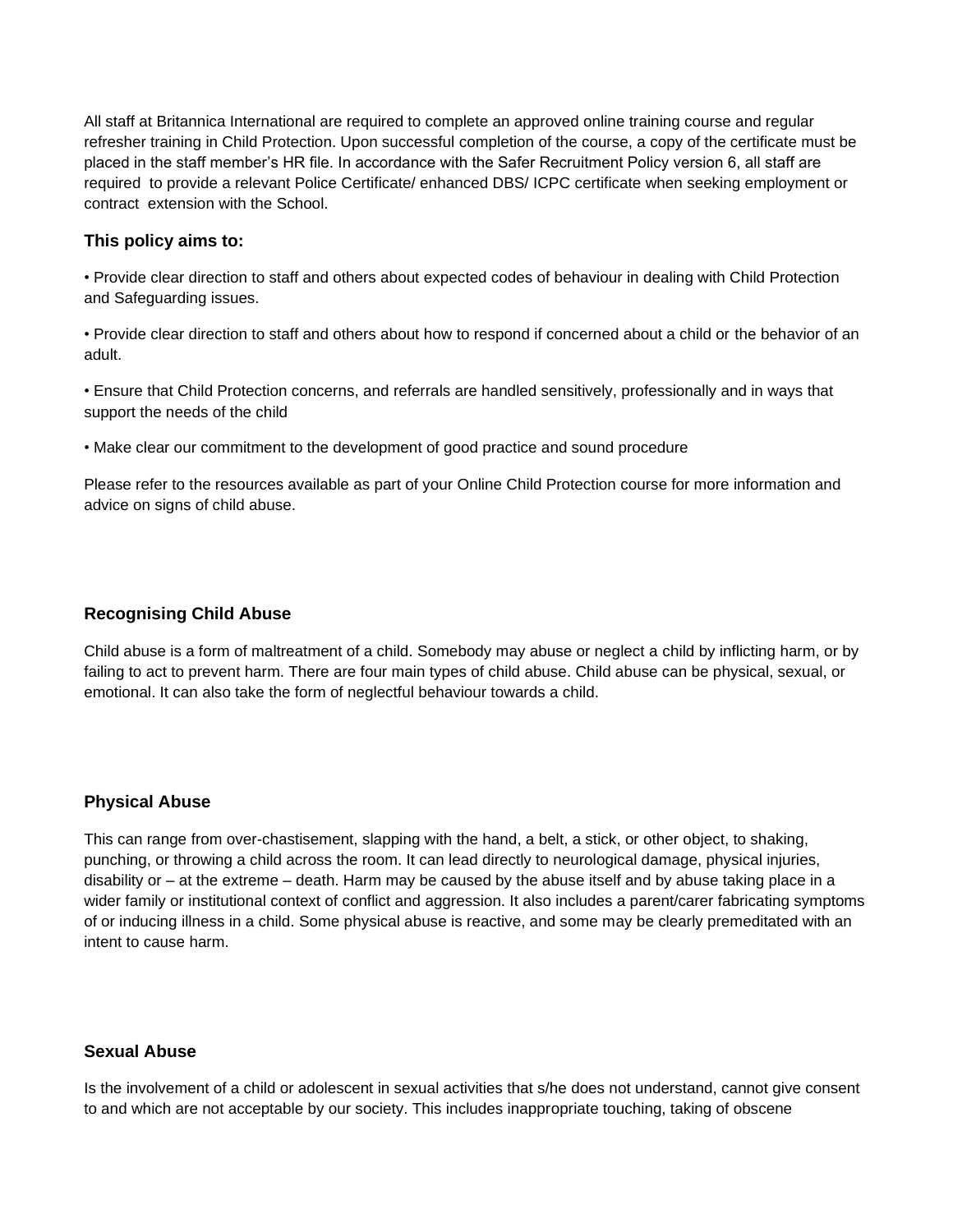photographs, producing/trading in child pornography (including via the Internet) as well as attempted or actual sexual intercourse. Its adverse effects may endure into adulthood.

### **Emotional Abuse**

This ranges from rejecting a child, refusing to show a child love or affection, or making a child unhappy by continually belittling her/him or verbally abusing her/him. It has an important impact on a developing child's mental health, behaviour, and self-esteem. It may also include developmentally inappropriate expectations including overly high expectations which the child cannot fulfil. Domestic violence, adult mental health problems and parental substance misuse may be features in families where children are exposed to such abuse. Emotional abuse may occur by omission or commission, and it is important the problems for a child's parents do not obscure professionals' view of their child's emotional development.

Bullying – serious bullying causing a child to feel frightened or in danger may now be regarded as emotional abuse.

#### **Neglect**

This can range from ignoring a child's developmental needs to not feeding or clothing her/him adequately and not properly supervising her/him. Persistent neglect can lead to serious impairment of health and development, and long-term difficulties with social functioning, relationships, and educational progress. Neglect may occur by omission or commission – it is important that problems for a child's parent do not obscure neglect of a child in the family.

#### **Peer on Peer Abuse**

Peer on peer abuse is most likely to include, but may not be limited to:

- bullying (including cyberbullying, prejudice-based and discriminatory bullying);
- abuse in intimate personal relationships between peers;

• physical abuse such as hitting, kicking, shaking, biting, hair pulling, or otherwise causing physical harm (this may include an online element which facilitates, threatens and/or encourages physical abuse);

• sexual violence, such as rape, assault by penetration and sexual assault; (this may include an online element which facilitates, threatens and/or encourages sexual violence);

• sexual harassment, such as sexual comments, remarks, jokes and online sexual harassment, which may be standalone or part of a broader pattern of abuse causing someone to engage in sexual activity without consent, such as forcing someone to strip, touch themselves sexually, or to engage in sexual activity with a third party;

• consensual and non-consensual sharing of nudes and seminude images and or videos (also known as sexting or youth produced sexual imagery);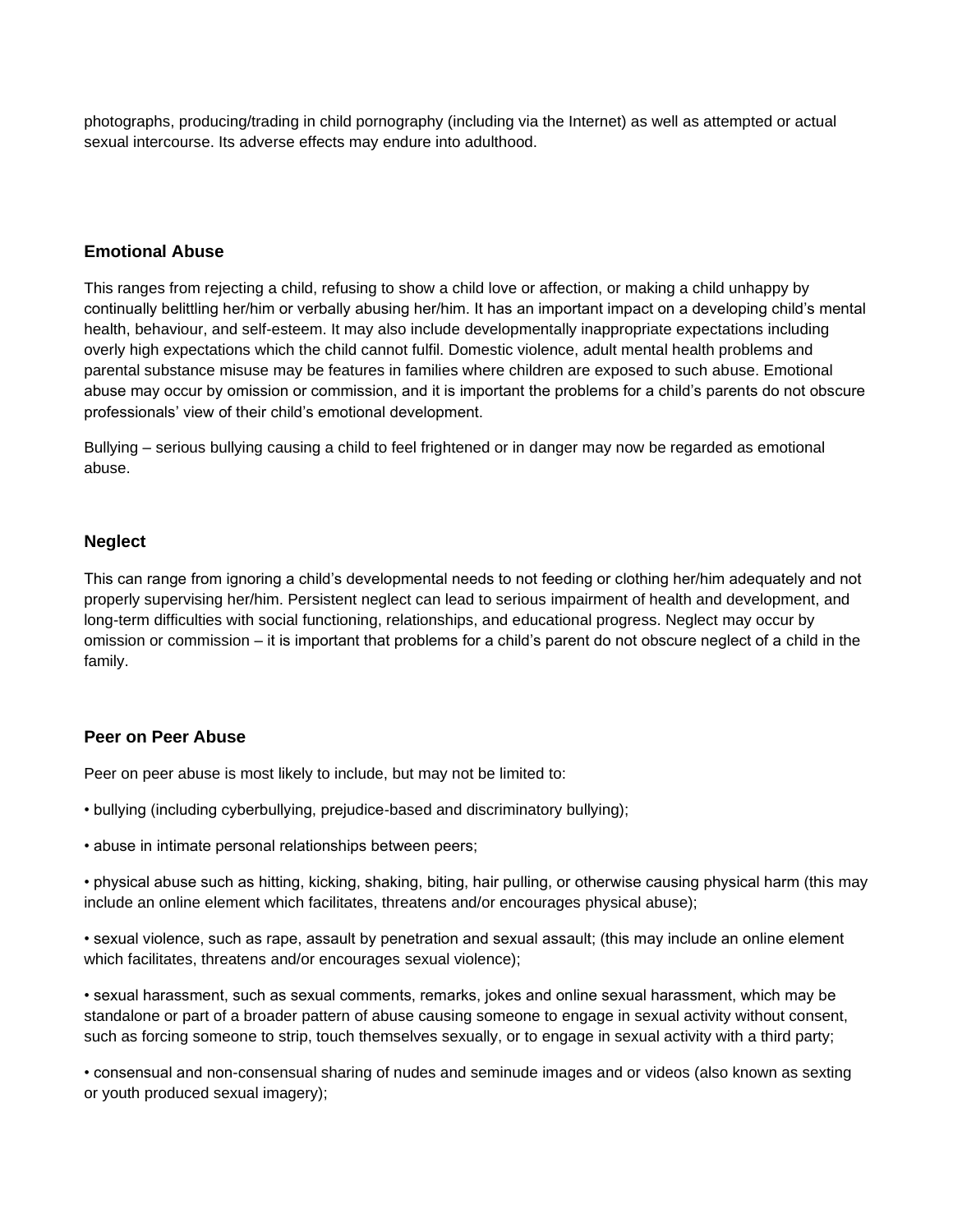• up skirting, which typically involves taking a picture under a person's clothing without their permission, with the intention of viewing their genitals or buttocks to obtain sexual gratification, or cause the victim humiliation, distress, or alarm; and

• initiation/hazing type violence and rituals (this could include activities involving harassment, abuse or humiliation used as a way of initiating a person into a group and may also include an online element).

#### **Whole school approach to Peer-on-Peer Abuse**

All staff should be aware that children can abuse other children (often referred to as peer-on-peer abuse). And that it can happen both inside and outside of school and online. It is important that all staff recognise the indicators and signs of peer-on-peer abuse and know how to identify it and respond to reports.

**Britannica International** takes all allegations of peer-on-peer abuse extremely seriously. Staff are required to report any allegation of peer-on-peer abuse that is reported to them directly to the DSL, following the 'Reporting Abuse' structure detailed in this policy. Downplaying certain behaviours, for example dismissing sexual harassment as "just banter", "just having a laugh", "part of growing up" or "boys being boys" can lead to a culture of unacceptable behaviours, an unsafe environment for children and in worst case scenarios a culture that normalises abuse leading to children accepting it as normal and not coming forward to report it.

**Britannica International** recognizes that peer on peer abuse may be taking place within school, even if it is not reported. It is therefore important that all staff recognise the signs of peer-on-peer abuse and remain vigilant when around students.

#### **Online safety and Peer on Peer Abuse**

**Britannica International** has an Online Safety and Social Media Policy which is available to both staff (on Canvas) and Parents on the school website. It is important that we are all aware that peer on peer abuse can often take place using social media. Therefore, staff must adhere to the rules on mobile phone use in school which are stated in the Online Safety/Social Media Policy and must bring to the attention of the DSL as well as the Principal any unauthorised mobile phone use in school as soon as it occurs. If a student reports peer on peer abuse which is being conducted via social media but outside of school hours this will be dealt with as a safeguarding issue and parents will be informed. It is important that parents are aware of the risks of internet use and to facilitate this a copy of the school's Online Safety and Social Media Policy will be shared with parents at the beginning of the academic year.

#### **Students reporting Peer on Peer Abuse**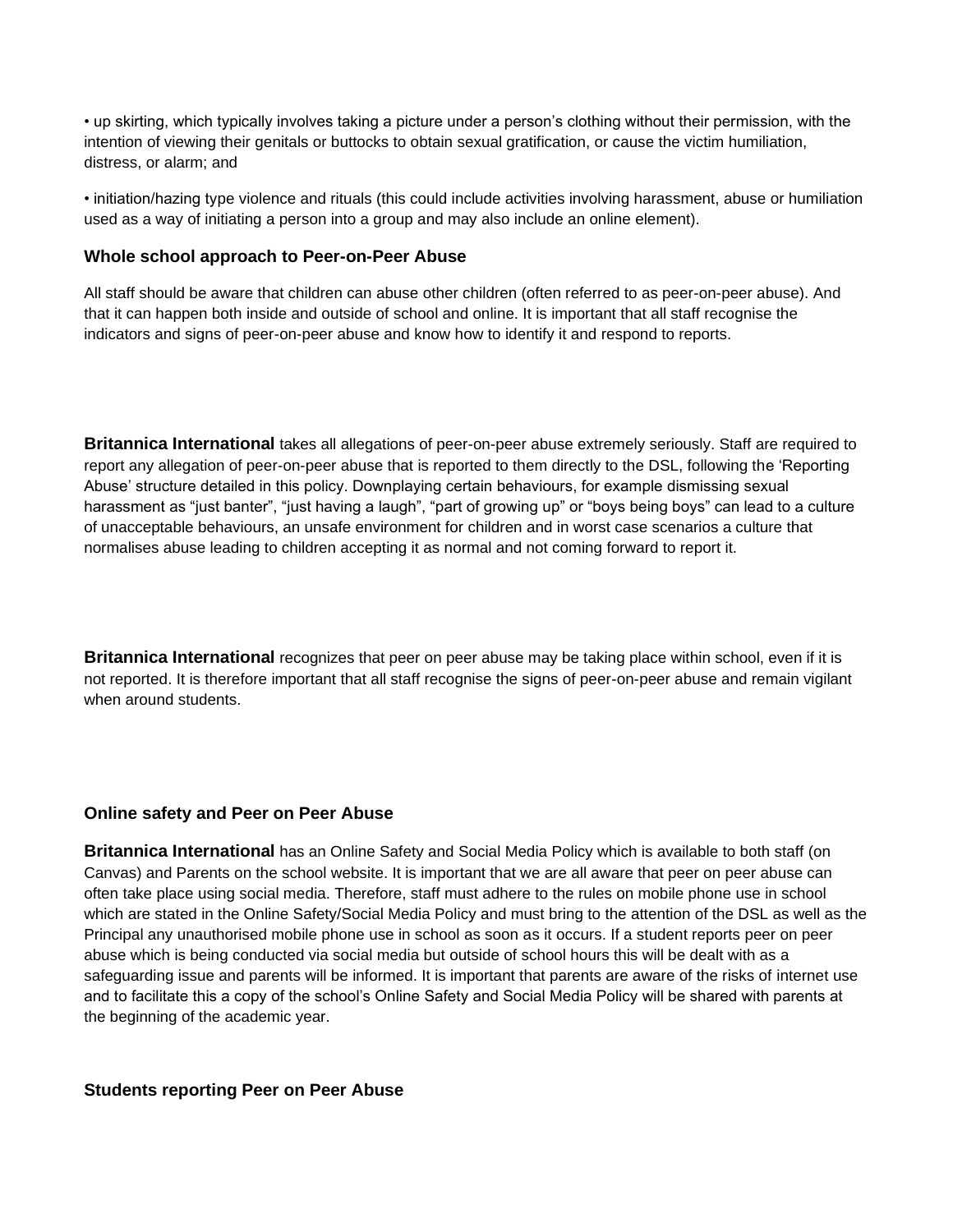It is important that our students are aware of the support that is available if they are experiencing peer on peer abuse. As part of the PSHE programme and anti-bullying week students should be made aware of what to do if they experience this, or any type, of abuse, they should also be aware of what constitutes peer on peer abuse and that Britannica International operates a zero-tolerance policy towards this type of behaviour. In addition, there are posters around school that highlight peer on peer abuse and encourage students to report any behaviour that makes them feel uncomfortable.

### **Serious Violence**

All staff should be aware of the indicators, which may signal children are at risk from, or are involved with serious violent crime. These may include increased absence from school, a change in friendships or relationships with older individuals or groups, a significant decline in performance, signs of self-harm or a significant change in wellbeing, or signs of assault or unexplained injuries. Unexplained gifts or new possessions could also indicate that children have been approached by, or are involved with, individuals associated with criminal networks or gangs and may be at risk of criminal exploitation.

Recognising abuse in students with SEND

Additional barriers can exist when recognising abuse and neglect in this group of children. These can include:

• assumptions that indicators of possible abuse such as behaviour, mood and injury relate to the child's disability without further exploration;

• being more prone to peer group isolation than other children;

• the potential for children with SEN and disabilities being disproportionally impacted by behaviours such as bullying, without outwardly showing any signs; and

• communication barriers and difficulties in overcoming these barriers.

Staff should be extra vigilant when working with young people with special educational needs and disabilities.

The designated safeguarding lead should liaise regularly with the behaviour lead, and the attendance lead, maintaining a culture of vigilance and being alert to any relevant new information or concerns.

A one size fits all approach may not be appropriate for all children, and a more personalised or contextualised approach for more vulnerable children, victims of abuse and some SEND children might be needed.

# **Child Protection at Britannica International**

The school must promote satisfactory development and growth by providing intellectual and physical challenge through the development of a sound curriculum policy that will promote the welfare and safeguarding of children. The school aims to create an environment within which children feel comfortable and know how to discuss such matters within a culture of strong pastoral support.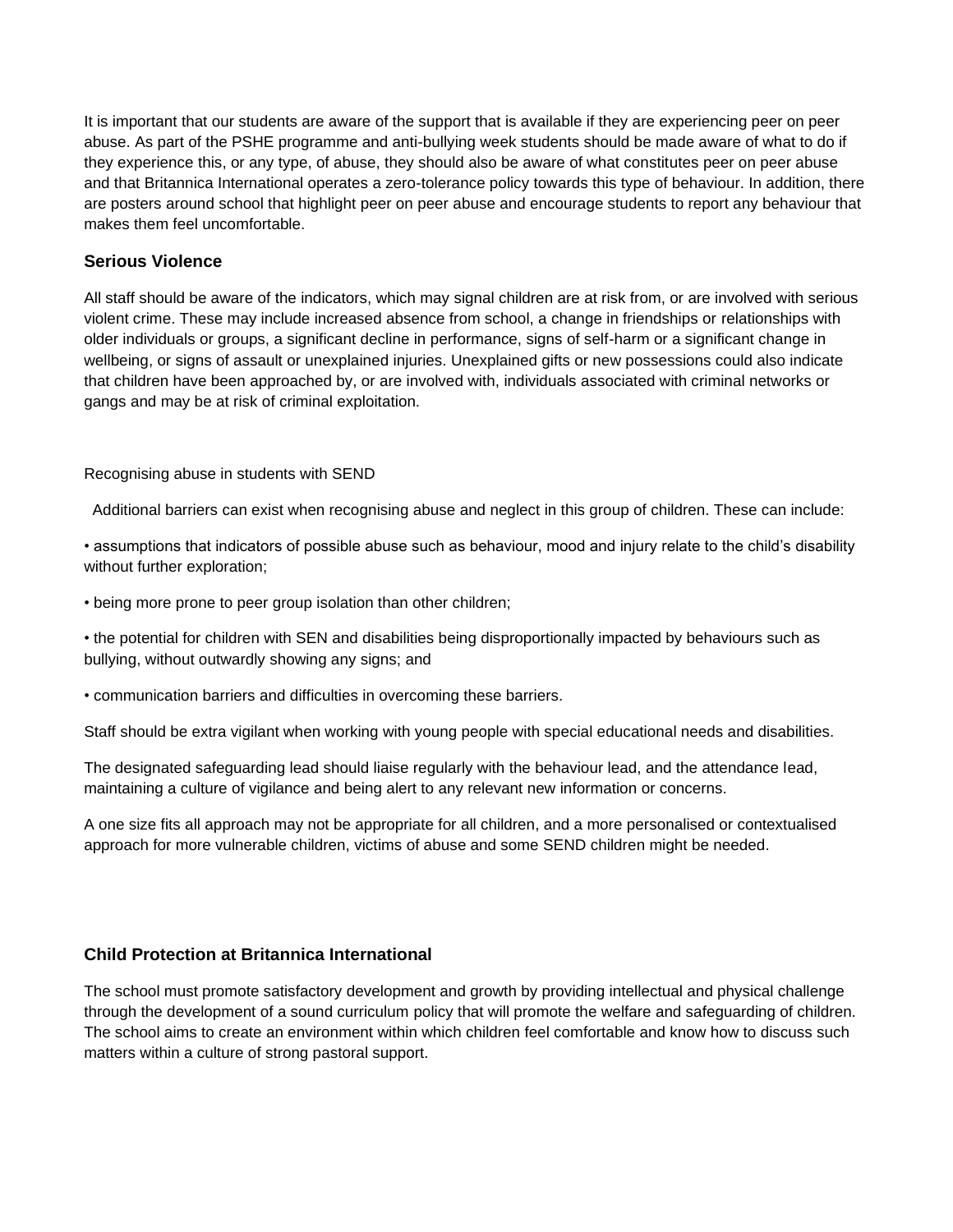# **Zero Tolerance Approach**

Britannica International has a zero-tolerance approach to anyone who causes harm or abuse and will **thoroughly investigate and respond** to any concern and, where appropriate, report such matters to the police and/or local authorities.

The school is also bound to take reasonable measures to safeguard the emotional welfare of its students from bullying or abuse within the school. Please see Staff Handbook – Staff Behaviour Policy/ Code of Conduct for further information. There should be no unauthorised use of mobile phones or cameras anywhere in the school.

# **Responsibilities of the Principal:**

The Principal has overall responsibility for safeguarding and child protection. In the DSL 's absence the DDSL will be responsible.

The Principal must do all that he/she can to ensure that all those working with children at Britannica International are suitable people (see safer recruitment policy version 6). This involves scrutinising applicants, after school instructors, volunteers and other agencies connected with the school by verifying their identity, obtaining references, and obtaining comprehensive background checks. This involves DBS/ ICPC checks for all UK staff appointments and Police checks for other nationality employees. All Board members are required to undergo suitable checks. Senior members of staff will also undertake safer recruitment training every two years.

Ensure that Designated Safeguarding Lead training is up to date and includes knowledge of local procedures. Training with EduCare at L3 Advanced must be updated at least every two years and face to face updates every two years. All staff to receive annual training regarding the safeguarding and child protection policy and procedures. A record of attendance must be maintained and kept on file. The Regional Head of School (RHoS) will facilitate face to face safeguarding training for senior personnel.

The Principal is responsible for reviewing and amending the policy where necessary to be approved on an annual basis. The policy will be annually reviewed and approved by the Board.

# **Responsibilities of the Designated Safeguarding Lead (DSL)**

• The DSL is responsible for training all staff (academic, support, auxiliary) at induction and with regular updates.

- The DSL is responsible for reporting suspicions of child abuse directly to the RHoS
- The DSL must ensure all volunteers and contract staff undergo suitable checks.

• The DSL must ensure that important parties such as the DDSL, tutors and teachers are informed of any suspicions or allegations of abuse that have been made regarding a student.

• The DSL is responsible for ensuring that School complies with all aspects of national Chinese law relating to the protection of children. In these matters the DSL will consult both the Principal and RHoS.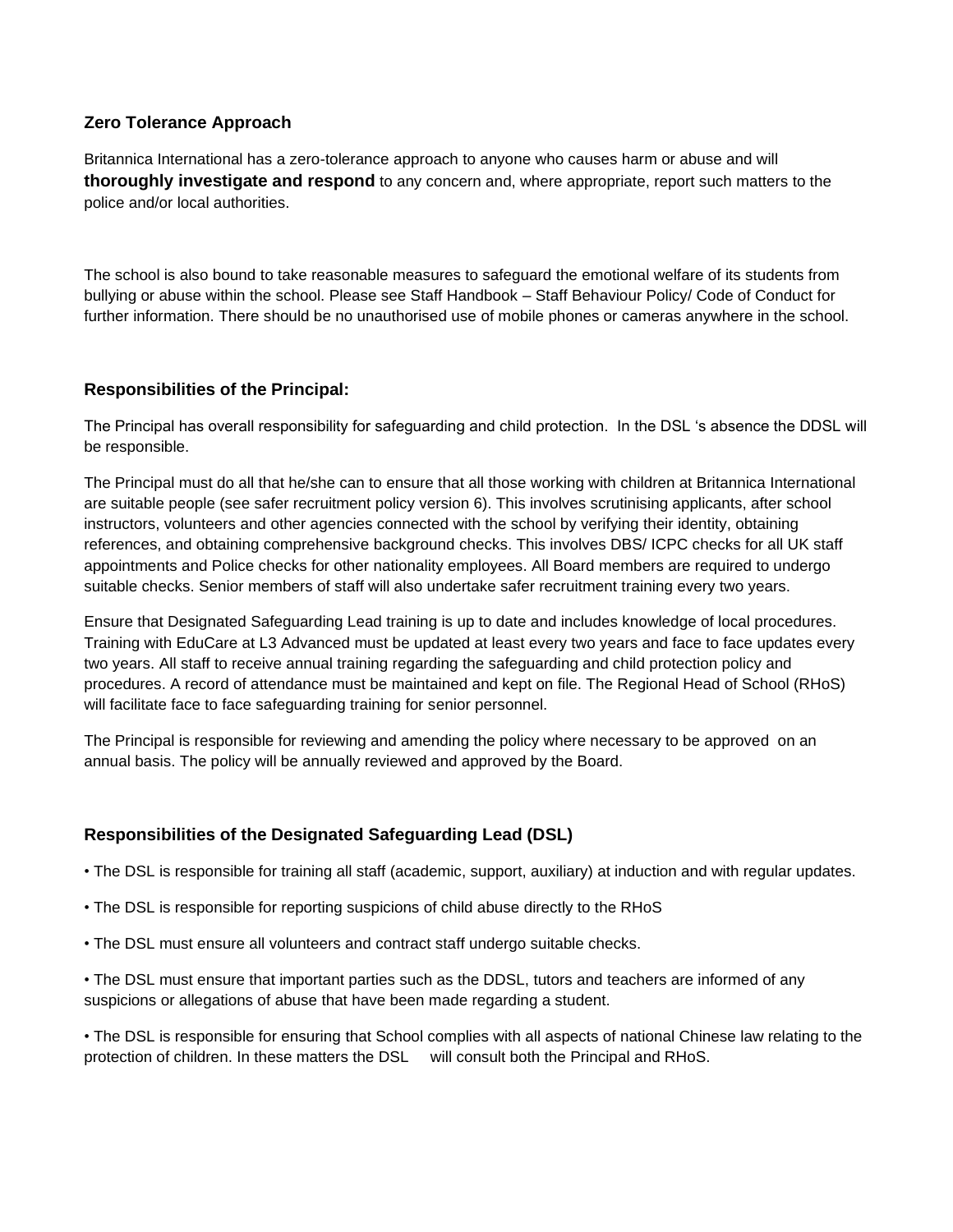When abuse is detected, the Principal will consult the RHoS and then may proceed by contacting Social Services and/or Police. This does not require parental consent for referral. This will be done by contacting them and requesting that they come to the school. A record will be kept of that meeting by the Designated Safeguarding Lead.

The DSL should keep a record with the documents that support the allegations of abuse, signed by the person who reported it. The Designated Safeguarding Lead should also keep records of the follow up actions taken with the students after the incident was addressed by the school authorities, in terms of external support and school counselling. These records will be maintained in a secure area/ cabinet. Only authorized personnel will have access to these records.

# **Responsibilities of the Human Resources Coordinator and Security-**

It is the responsibility of the Human Resources Coordinator or the equivalent to keep up to date and accurate records of Police and DBS/ ICPC checks for all employees, volunteers, and external tutors. Timely audits of the Single Central Register (SCR) are undertaken by both the Principal and the RHoS and recorded on the Principals Monthly Report. All employees have completed the relevant online Child Protection course (information to be held on iSAMs).

At all times, reception staff and security personnel are required to be vigilant and adhere to the procedures governing the access, detailed record-keeping, provision of a Visitor's Pass to be worn for ease of identification and monitoring of visitors to the school.

#### **Responsibilities of all Britannica International employees**

All Britannica International staff must complete and regularly review the Child Protection in Education online course, or any other course considered appropriate by the Principal/ DSL. The certificate of completion of this course must be kept with the staff member's records by the Human Resources Department (or electronically on their HR file on iSAMs). Staff will receive safeguarding training on an annual basis. Staff who join after the start of the academic year must read and sign the Child Protection and Safeguarding Policy before undertaking their duties and benefit from safeguarding training as soon as practicable.

All members of the school staff have a responsibility to identify, and report suspected abuse and to ensure the safety and wellbeing of the students in the school. In doing so, they should seek advice and support as necessary from the DSL.

All staff are expected to provide a safe and caring environment in which children can develop the confidence to voice ideas, feelings, and opinions. Children should be treated with respect within a framework of agreed and understood behaviour.

All staff are required to adhere to the policies, protocols, Staff Behaviour Policy/ Code of Conduct, and the standards in the Staff Handbook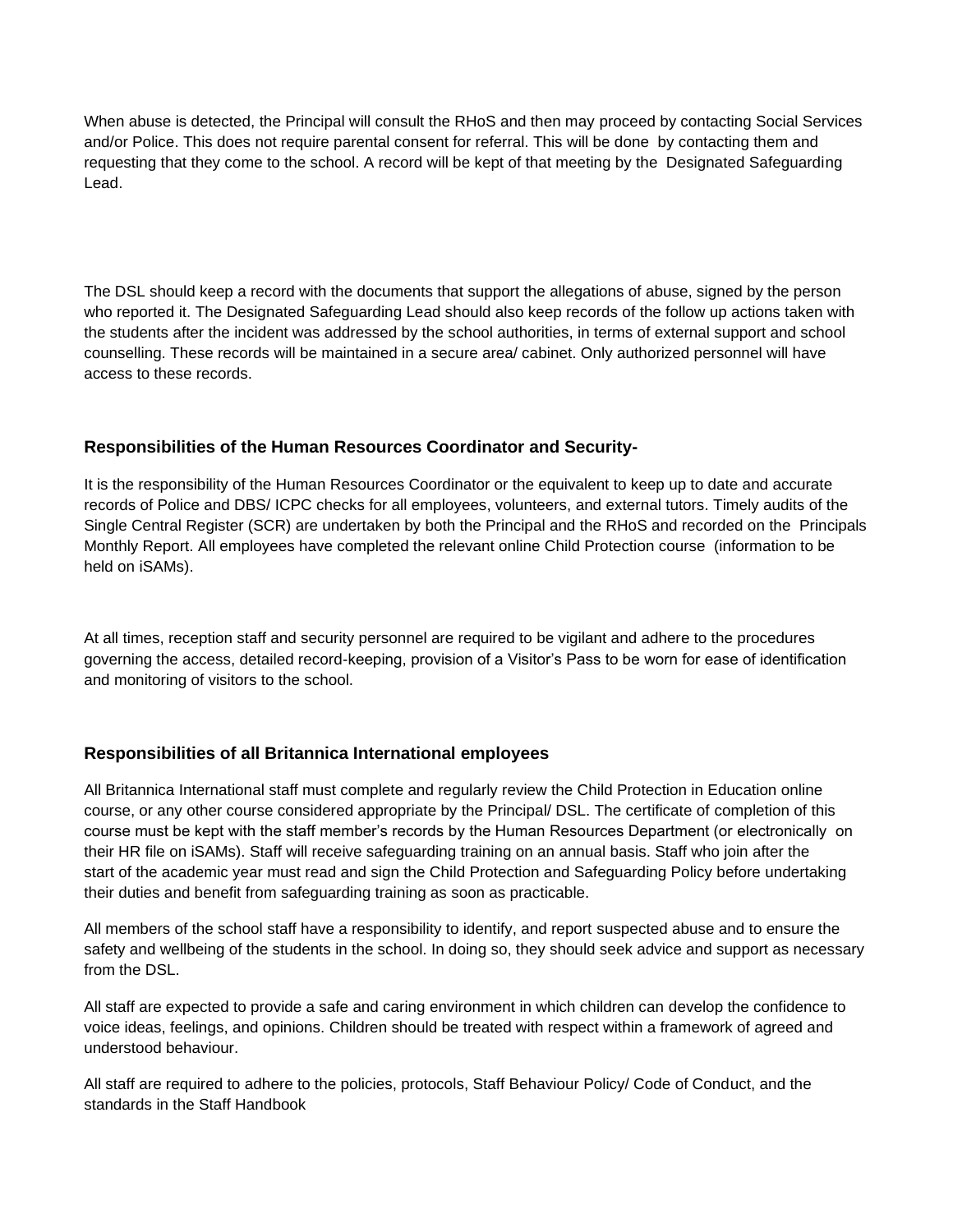All staff are expected to;

O be aware of symptoms of abuse.

O report concerns to DSL as appropriate

O keep clear, dated, factual and confidential records of child protection concerns. All staff are expected to attend regular and relevant professional development sessions.

## **Visitors to Britannica International**

All visitors to the schools must sign in with security and wear a visitors' badge which is always clearly visible. Whilst on site, visitors must be always accompanied by a member of staff. Visitors may only use toilets designated as 'staff toilets.' If any visitor wishes to report a safeguarding concern, they must be directed by staff to report the concern immediately to the DSL.

# **School Commitment-Recruitment, Training and Selection**

The school safer recruitment procedures will be followed for all staff employed by the school. All staff (both teaching and non-teaching), including volunteers who apply to work at the school, will be subject to a rigorous recruitment process to ensure, as far as possible, their suitability to work with children and eligibility to work in Britannica International.

At least, two references will be taken up and they will be required to give evidence of their qualifications. References will be followed up and checked by the Principal or delegated member of staff. At least one person on an interviewing panel must have completed safer recruitment training (renewed every two years). Staff will have access to Child Protection and Safeguarding Policy and will be required to sign a document certifying that they have read it and agree to abide by its contents. All these policies are applicable when students go on trips away from school.

#### **Reporting Abuse**

All employees are required to report to the DSL if they suspect child abuse, peer on peer abuse or neglect.

If a child or young person tells you that they are being abused, it is important that you know how to respond. If a child chooses to disclose, you SHOULD:

- Be available and amenable;
- Listen carefully and at the child's pace;
- Take what is said seriously;
- Reassure the child that they are right to tell;
- Tell the child that you must pass this information on;
- Make a careful, handwritten record of what was said **verbatim**;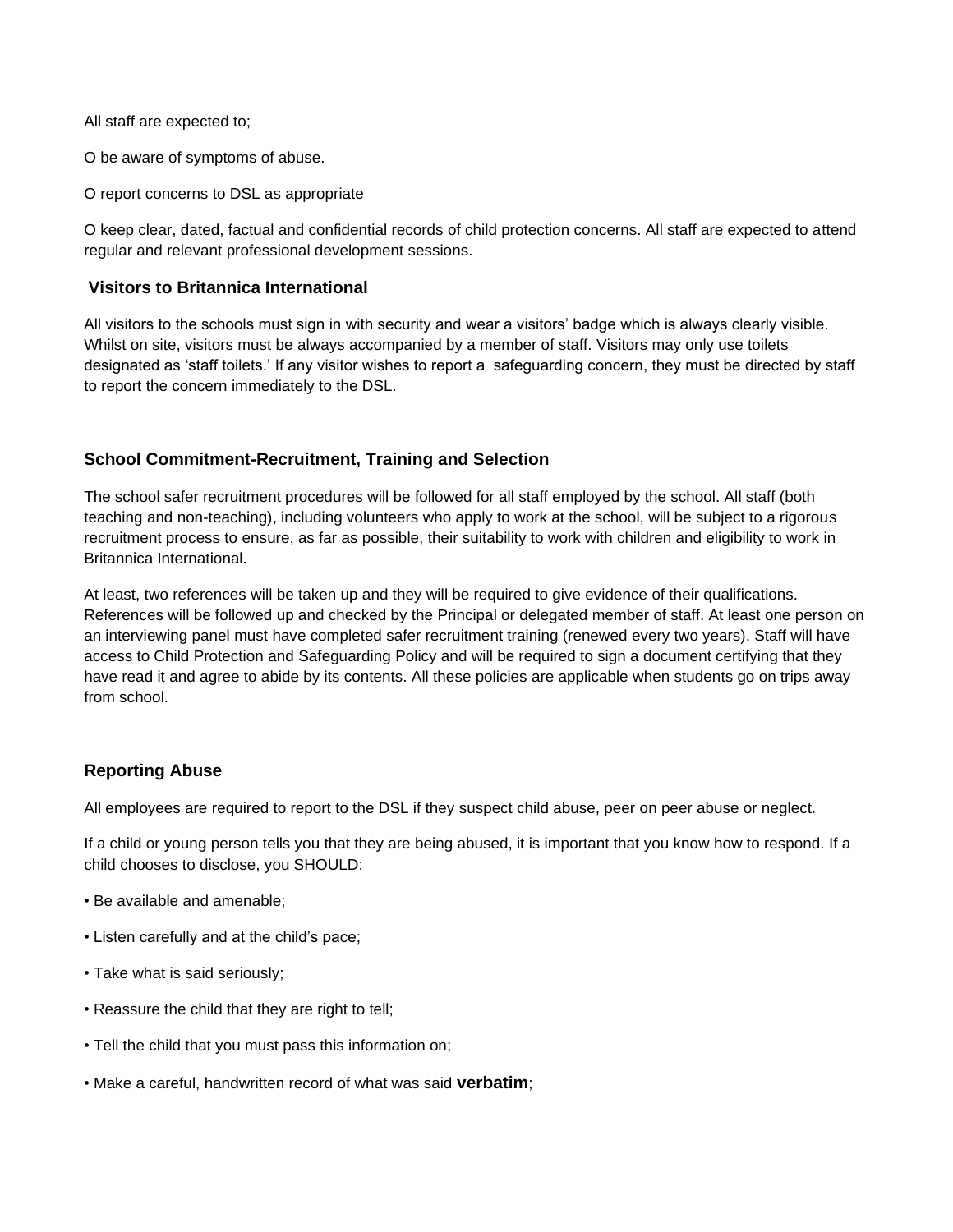• Avoid too many questions

You should NEVER:

- Take photographs or examine a child;
- Investigate a disclosure or allegation;
- Make promises to a child;
- Speculate or accuse anybody;
- Forget to record what you have been told;
- Fail to pass the information on to the correct person;

You must report orally to the DSL immediately and as soon as possible complete an Incident Report Form (this is attached as an appendix) that should be handed to the Designated Safeguarding Lead. The DSL may involve other members of staff as required in an investigation. In the absence of the DSL, incidents must be reported to the Deputy DSL.

Allegations against a member of staff or volunteer must be reported immediately to the DSL. An allegation of abuse by a teacher or volunteer will be taken very seriously and treated in accordance with child protection procedures. Pending a full investigation, the member of staff may be suspended from duty.

An allegation against the Principal or the DSL must be reported to Mr. Michael Clack, Regional Head of Schools, michael@orbital.education or by calling +44 161 485 7091.

# **Policy Review**

This policy is to be reviewed annually, though any deficiencies or weaknesses in safeguarding and child protection arrangements will be remedied without delay. The Principal and Regional Head of Schools (on behalf of the Board) will undertake an annual review of the school's Child Protection/ safeguarding policies and procedures and of the efficiency with which the related duties have been discharged.

#### **Relevant laws:**

The 2021 version of Keeping Children Safe in Education (KCSIE) comes into force on 1 September.

#### **Linked Britannica International School Policies:**

- Staff handbook –
- Staff Behaviour Policy/ Code of Conduct
- Safer Recruitment Policy
- **Lockdown Policy**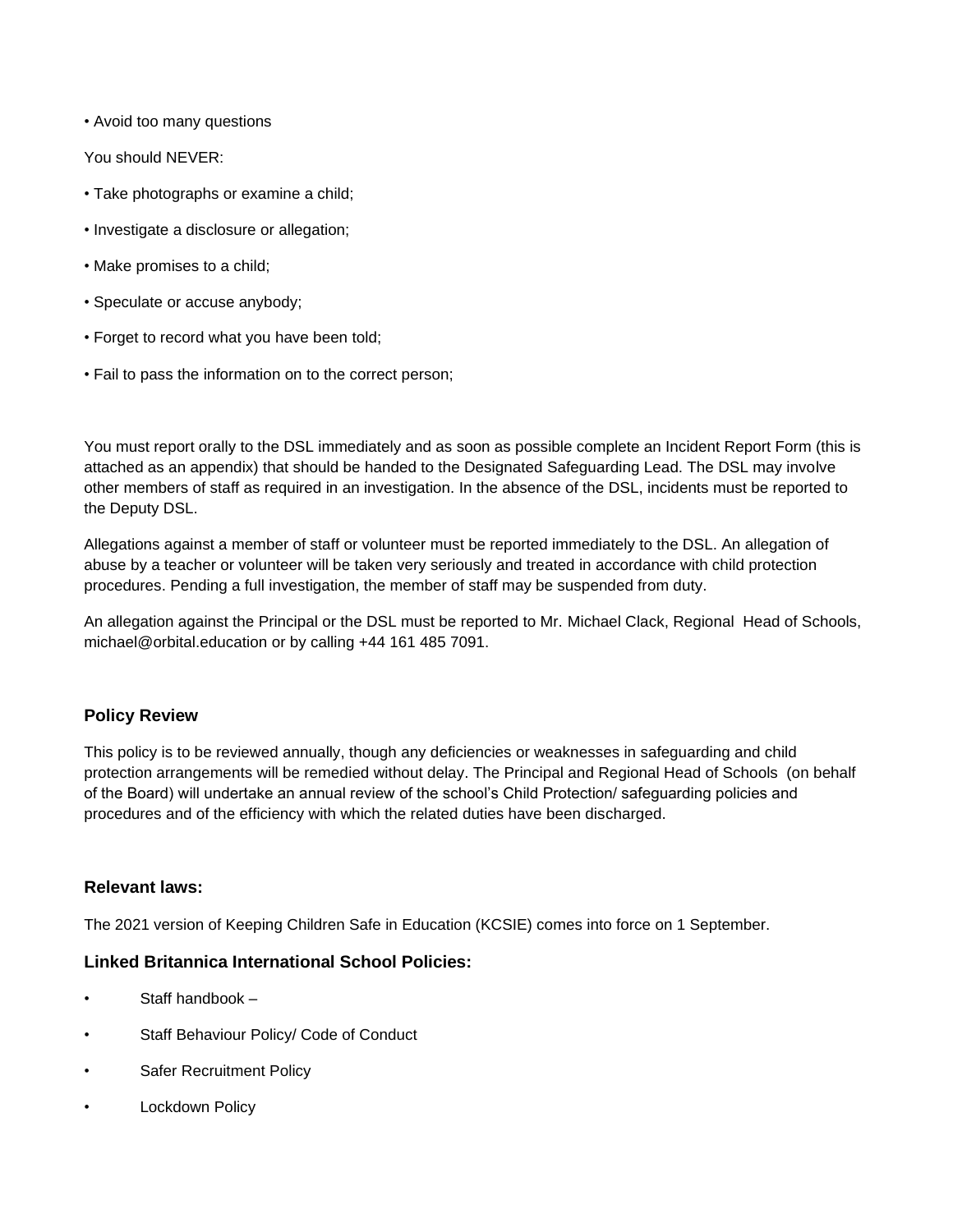This policy was amended and reviewed by Paul Farrell, August 2021

Date approved:

To be reviewed: August 2022

# **(Appendix A) EIS Child Protection Disclosure Pro-forma CONFIDENTIAL**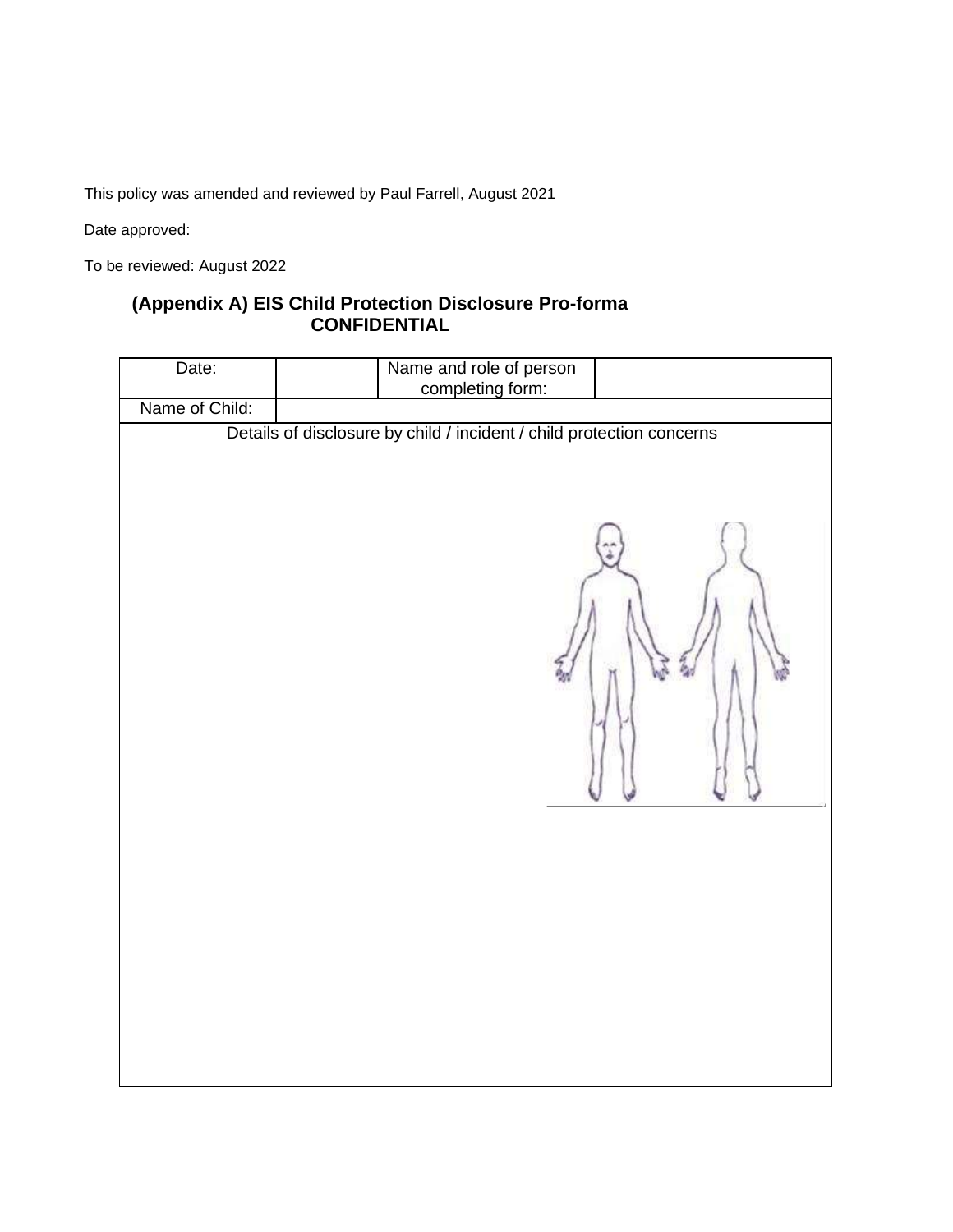| Action taken by person(s) above: |              |  |
|----------------------------------|--------------|--|
|                                  |              |  |
|                                  |              |  |
|                                  |              |  |
|                                  |              |  |
| Date of notification to DSL:     | Name of DSL: |  |
|                                  |              |  |
|                                  |              |  |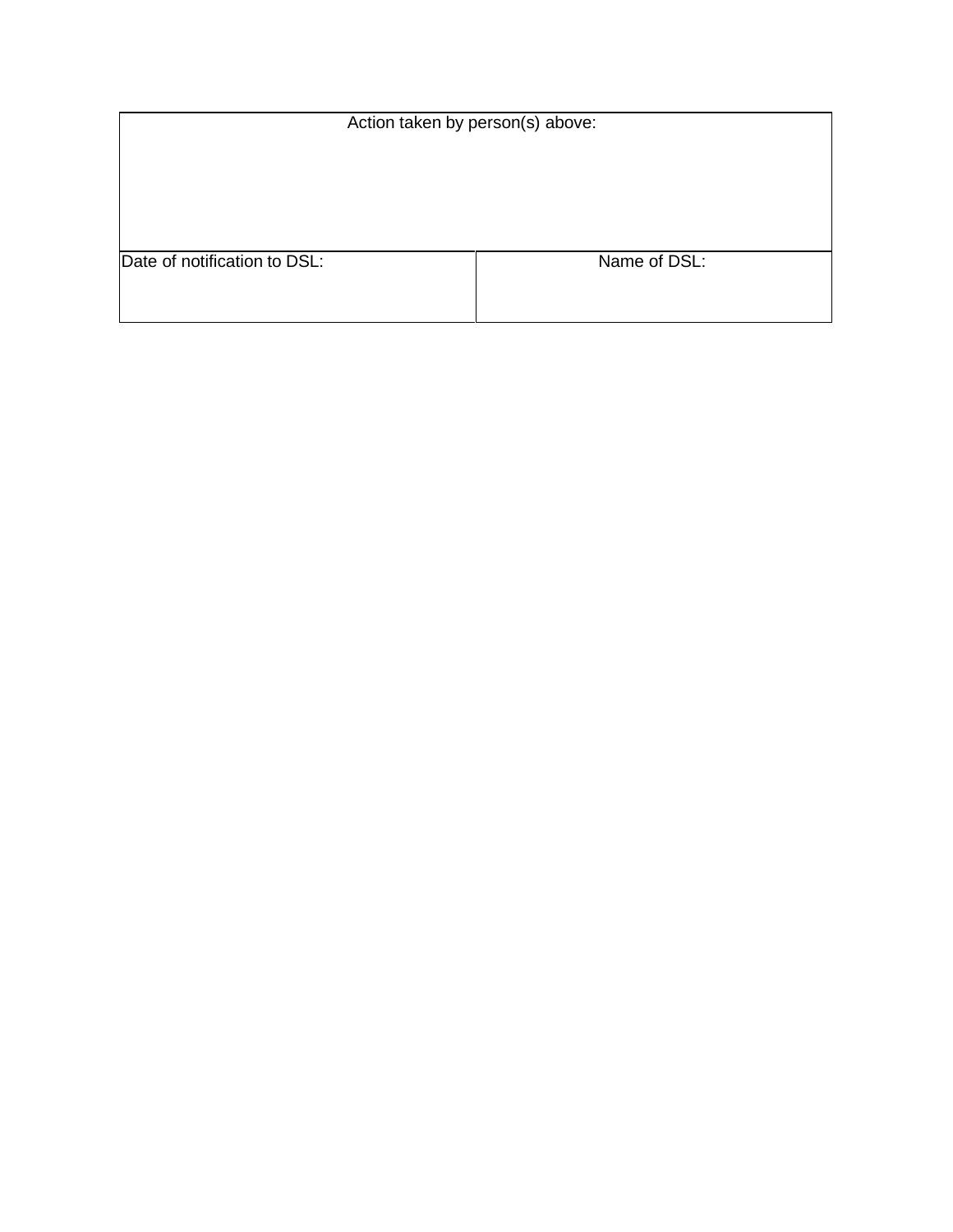| Detail of decision / action by DSL:                                           |  |                              |  |
|-------------------------------------------------------------------------------|--|------------------------------|--|
|                                                                               |  |                              |  |
|                                                                               |  |                              |  |
|                                                                               |  |                              |  |
|                                                                               |  |                              |  |
| Reason(s) for this decision or action by DSL:                                 |  |                              |  |
|                                                                               |  |                              |  |
|                                                                               |  |                              |  |
|                                                                               |  |                              |  |
|                                                                               |  |                              |  |
|                                                                               |  |                              |  |
|                                                                               |  |                              |  |
|                                                                               |  |                              |  |
| Notes of feedback between DSL and the person who raised this child protection |  |                              |  |
| concern, including date of feedback:                                          |  |                              |  |
|                                                                               |  |                              |  |
|                                                                               |  |                              |  |
|                                                                               |  |                              |  |
|                                                                               |  |                              |  |
|                                                                               |  |                              |  |
|                                                                               |  |                              |  |
| Tick to confirm added to student's chronology and copy placed in student's    |  |                              |  |
| C.P. file                                                                     |  |                              |  |
| Date for review:                                                              |  | Name of person(s) to review: |  |
|                                                                               |  |                              |  |
| Notes of review (if necessary, continue a separate page and attach):          |  |                              |  |
|                                                                               |  |                              |  |
|                                                                               |  |                              |  |
|                                                                               |  |                              |  |